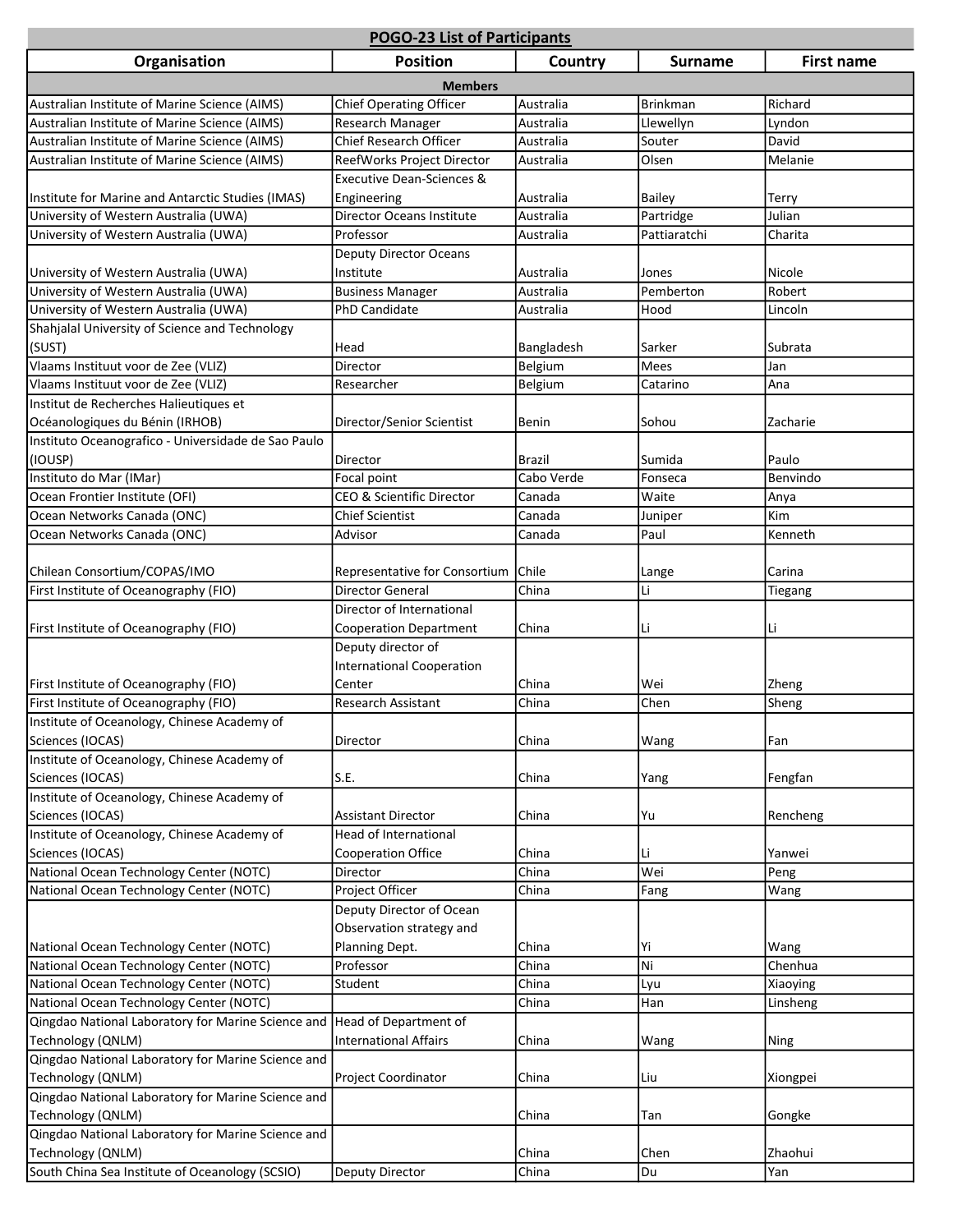| State Key Laboratory of Satellite Ocean Environment    |                                  |               |                  |                   |
|--------------------------------------------------------|----------------------------------|---------------|------------------|-------------------|
| Dynamics, Second Institute of Oceanography(SIO)        | <b>Associate Scientist</b>       | China         | Liu              | Qian              |
| State Key Laboratory of Satellite Ocean Environment    |                                  |               |                  |                   |
| Dynamics, Second Institute of Oceanography(SIO)        | <b>Senior Scientist</b>          | China         | Chai             | Fei               |
| The Marine and Coastal Research Institute "Jose        |                                  |               |                  |                   |
| Benito Vives de Andreis" (INVEMAR)                     | Director                         | Colombia      | Arias-Isaza      | Francisco Armando |
| Centre Universitaire de Recherche et d'Application     |                                  |               |                  |                   |
| en Télédétection (CURAT)                               | Laboratory manager               | Cote D'Ivoire | Mobio            | Abaka Brice Herve |
| <b>Ifremer</b>                                         | Special Advisor to the CEO       | France        | Lericolais       | Gilles            |
| lfremer                                                | President and CEO                | France        | Houllier         | François          |
|                                                        |                                  |               |                  |                   |
| Institut National des Sciences de l'Univers/Centre     |                                  |               |                  |                   |
| National de la Recherche Scientifique (INSU/CNRS)      | Senior Scientist                 | France        | Flaud            | Jean-Marie        |
|                                                        | Senior scientist, Coordinator    |               |                  |                   |
|                                                        | guest science programme AWI      |               |                  |                   |
|                                                        | Helgoland and Sylt Scientific    |               |                  |                   |
| Alfred Wegener Institute Helmholtz Center for Polar    | coordinator NF-POGO Centre       |               |                  |                   |
| and Marine Research (AWI)                              | of Excellence                    | Germany       | <b>Brodte</b>    | Eva-Maria         |
| Alfred Wegener Institute Helmholtz Center for Polar    |                                  |               |                  |                   |
| and Marine Research (AWI)                              | <b>Vice Director AWI</b>         | Germany       | Wiltshire        | Karen Helen       |
| Alfred Wegener Institute Helmholtz Center for Polar    |                                  |               |                  |                   |
| and Marine Research (AWI)                              | PhD candidate                    | Germany       | Meyer            | Raissa            |
|                                                        |                                  |               |                  |                   |
| <b>GEOMAR Helmholtz Centre for Ocean Research Kiel</b> | Director                         | Germany       | Matthes          | Katja             |
|                                                        | Digital Knowledge Steward /      |               |                  |                   |
| <b>GEOMAR Helmholtz Centre for Ocean Research Kiel</b> | <b>Senior Data Scientist</b>     | Germany       | <b>Buttigieg</b> | Pier Luigi        |
|                                                        |                                  |               |                  |                   |
| <b>GEOMAR Helmholtz Centre for Ocean Research Kiel</b> | <b>Science Coordination</b>      | Germany       | Keiser           | Sigrid            |
|                                                        |                                  |               |                  |                   |
| <b>GEOMAR Helmholtz Centre for Ocean Research Kiel</b> | Scientist                        | Germany       | Karstensen       | Johannes          |
|                                                        |                                  |               |                  |                   |
| <b>GEOMAR Helmholtz Centre for Ocean Research Kiel</b> | Professor                        | Germany       | Visbeck          | Martin            |
|                                                        |                                  |               |                  |                   |
| Leibniz Centre for Tropical Marine Research (ZMT)      | Scientific Director              | Germany       | Bleischwitz      | Raimund           |
|                                                        | <b>Head ZMT Academy (Science</b> |               |                  |                   |
| Leibniz Centre for Tropical Marine Research (ZMT)      | Management)                      | Germany       | Reinhard         | Janine            |
|                                                        | Now Scientific Director, then    |               |                  |                   |
| Leibniz Centre for Tropical Marine Research (ZMT)      | Senior Scientist                 | Germany       | Ekau             | Werner            |
|                                                        |                                  |               |                  |                   |
| University of Ghana                                    | Senior Lecturer                  | Ghana         | Mahu             | Edem              |
| University of Ghana                                    | Lecturer                         | Ghana         | Akita            | Lailah            |
| Indian National Centre for Ocean, Information          |                                  |               |                  |                   |
| Services (INCOIS)                                      | Director                         | India         | Kumar Tummala    | Srinivasa         |
| Indian National Centre for Ocean, Information          |                                  |               |                  |                   |
| Services (INCOIS)                                      | <b>Senior Scientist</b>          | India         | Kumar            | Nagajara          |
| National Institute of Oceanography (NIO)               | Senior Principal Scientist       | India         | Gauns            | Mangesh           |
| CMCC - Laboratory of Experimental Oceanology and       |                                  |               |                  |                   |
| Marine Ecology (Tuscia Univ)                           | Professor                        | Italy         | Marcelli         | Marco             |
| Japan Agency for Marine-Earth Science and              |                                  |               |                  |                   |
| Technology (JAMSTEC)                                   | <b>Executive Director</b>        | Japan         | <b>KAWANO</b>    | Takeshi           |
|                                                        |                                  |               |                  |                   |
|                                                        | Deputy Manager, International    |               |                  |                   |
|                                                        | Affairs Section, Marine Science  |               |                  |                   |
| Japan Agency for Marine-Earth Science and              | and Technology Strategy          |               |                  |                   |
| Technology (JAMSTEC)                                   | Department (MaSTS)               | Japan         | MIYAKI           | Osamu             |
| Japan Agency for Marine-Earth Science and              |                                  |               |                  |                   |
| Technology (JAMSTEC)                                   | <b>International Affairs</b>     | Japan         | Tachihara        | Jin               |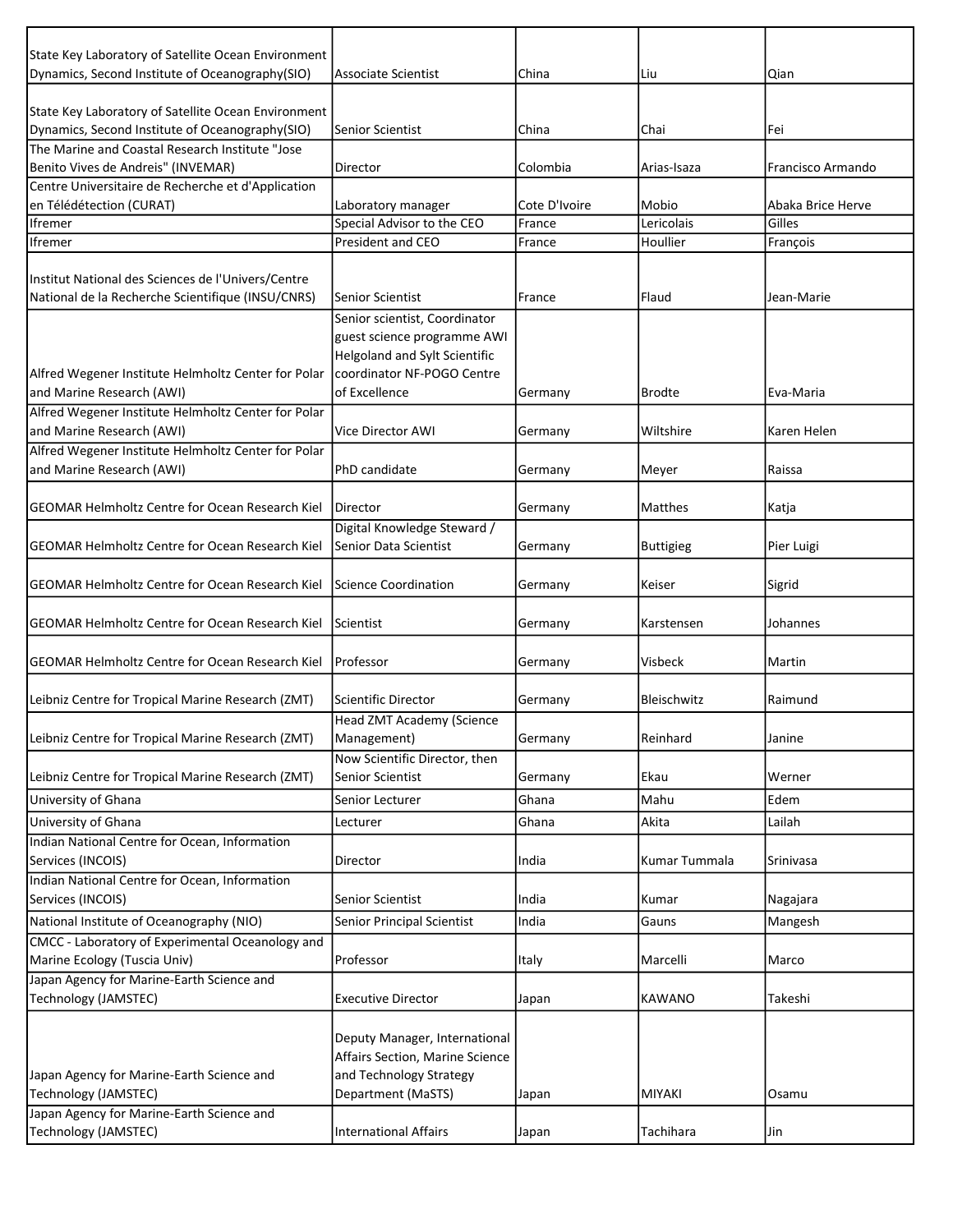|                                                                                                                        | Manager, International Affairs                            |                      |                                |                            |
|------------------------------------------------------------------------------------------------------------------------|-----------------------------------------------------------|----------------------|--------------------------------|----------------------------|
| Japan Agency for Marine-Earth Science and                                                                              | Section, Marine Science and<br><b>Technology Strategy</b> |                      |                                |                            |
| Technology (JAMSTEC)                                                                                                   | Department (MaSTS)                                        | Japan                | Hida                           | Shinji                     |
| Korea Institute of Ocean Science & Technology                                                                          |                                                           |                      |                                |                            |
| (KIOST)                                                                                                                | Junior Administrative Associate   Korea                   |                      | Kim                            | lyoung                     |
| Centre for Marine and Coastal Studies, Universiti<br>Sains Malaysia (CEMACS)                                           | Director                                                  | Malaysia             | Shau Hwai                      | Aileen Tan                 |
|                                                                                                                        |                                                           |                      |                                |                            |
| Oceanology Division of The Center for Scientific<br>Research and Higher Education at Ensenada (CICESE) Former Director |                                                           | Mexico               | Pavia                          | Edgar G                    |
|                                                                                                                        |                                                           |                      |                                |                            |
| Oceanology Division of The Center for Scientific                                                                       | Director of Oceanology                                    |                      |                                |                            |
| Research and Higher Education at Ensenada (CICESE) Division                                                            |                                                           | Mexico               | Paniagua                       | Carmen                     |
| Institute National de Recherche Halieutique (INRH)                                                                     | In charge of project<br>manangement                       | Morocco              | Zizah                          | Soukaina                   |
| The Royal Netherlands Institute for Sea Research                                                                       |                                                           |                      |                                |                            |
| (NIOZ)                                                                                                                 | <b>General Director</b>                                   | Netherlands          | Dolman                         | Han                        |
| The Royal Netherlands Institute for Sea Research                                                                       | former director, now senior                               |                      |                                |                            |
| (NIOZ)                                                                                                                 | scientist                                                 | Netherlands          | <b>Brinkhuis</b>               | Henk                       |
| Nigerian Institute for Oceanography and Marine<br>Research (NIOMR)                                                     | <b>Assistant Director</b>                                 | Nigeria              | Ayoola                         | Nubi Olubunmi              |
| Nigerian Institute for Oceanography and Marine<br><b>Research (NIOMR)</b>                                              | Director                                                  | Nigeria              | John Paul                      | Unyimadu                   |
| Nigerian Institute for Oceanography and Marine                                                                         |                                                           |                      |                                |                            |
| Research (NIOMR)                                                                                                       | <b>Public Relations</b>                                   | Nigeria              | Olaitan                        | Olajuyigbe                 |
| University of Calabar, Faculty of Oceanography<br>(UNICAL)                                                             | Director                                                  | Nigeria              | Asuquo                         | Francis                    |
|                                                                                                                        | Professor & Deputy Vice                                   |                      |                                |                            |
| University of Lagos                                                                                                    | Chancellor                                                | Nigeria              | Lucian Obinna                  | Chukwu                     |
| University of Lagos                                                                                                    | Lecturer                                                  | Nigeria              | Usese                          | Amii Isaac                 |
| University of Lagos                                                                                                    | Senior Lecturer                                           | Nigeria              | Nkwoji                         | Joseph                     |
| Norwegian Polar Institute (NPI)                                                                                        | Senior Advisor                                            | Norway               | Holmen                         | Kim                        |
| University of Algarve (UAlg)                                                                                           | Vice Rector                                               | Portugal             | Teodosio                       | Alexandra                  |
| Instituto Espanol de Oceanografia (IEO)<br>Instituto Espanol de Oceanografia (IEO)                                     | <b>General Director</b><br>Director - CO Santander        | Spain<br>Spain       | Ruiz Segura<br>Valdes Santurio | Javier Tomas<br>Jorge Luis |
| <b>British Antarctic Survey (BAS)</b>                                                                                  | Science Leader                                            | United Kingdom       | Meredith                       | Michael                    |
| Marine Biological Association (MBA)                                                                                    | <b>Director</b>                                           | United Kingdom       | Wilson                         | Willie                     |
|                                                                                                                        | Deputy Director. Head of Policy                           |                      |                                |                            |
| Marine Biological Association (MBA)                                                                                    | and Engagement.                                           | United Kingdom       | Frost                          | Matthew                    |
| Marine Biological Association (MBA)                                                                                    | OBON programme officer                                    | United Kingdom       | Fischer                        | Astrid                     |
| National Oceanography Centre (NOC)                                                                                     | CEO                                                       | United Kingdom       | Hill                           | Anthony Edward             |
| National Oceanography Centre (NOC)                                                                                     | <b>Head of Marine Policy</b>                              | United Kingdom       | Evans                          | Alan                       |
| Plymouth Marine Laboratory (PML)                                                                                       | <b>Chief Executive</b>                                    | United Kingdom       | Allen                          | Icarus                     |
| The Scottish Association for Marine Science (SAMS)                                                                     | Director                                                  | United Kingdom       | Owens                          | <b>Nicholas</b>            |
| Geochemical and Environmental Research Group,                                                                          |                                                           |                      |                                |                            |
| Texas A&M University                                                                                                   | Director                                                  | <b>United States</b> | Knap                           | Anthony                    |
| Monterey Bay Aquarium Research Institute (MBARI)                                                                       | Senior Scientist                                          | <b>United States</b> | Chavez                         | Francisco                  |
| Scripps Institution of Oceanography (SIO)                                                                              | Director                                                  | <b>United States</b> | Leinen                         | Margaret                   |
| Scripps Institution of Oceanography (SIO)                                                                              | Professor                                                 | <b>United States</b> | Allen                          | Andy                       |
| Woods Hole Oceanographic Institution (WHOI)                                                                            | Senior Scientist, Physical<br>Oceanography                | <b>United States</b> | de Menocal                     | Peter                      |
| Woods Hole Oceanographic Institution (WHOI)                                                                            | Emeritus Research Scholar                                 | <b>United States</b> | Tyack                          | Peter L                    |
|                                                                                                                        | <b>Partners/Observers</b>                                 |                      |                                |                            |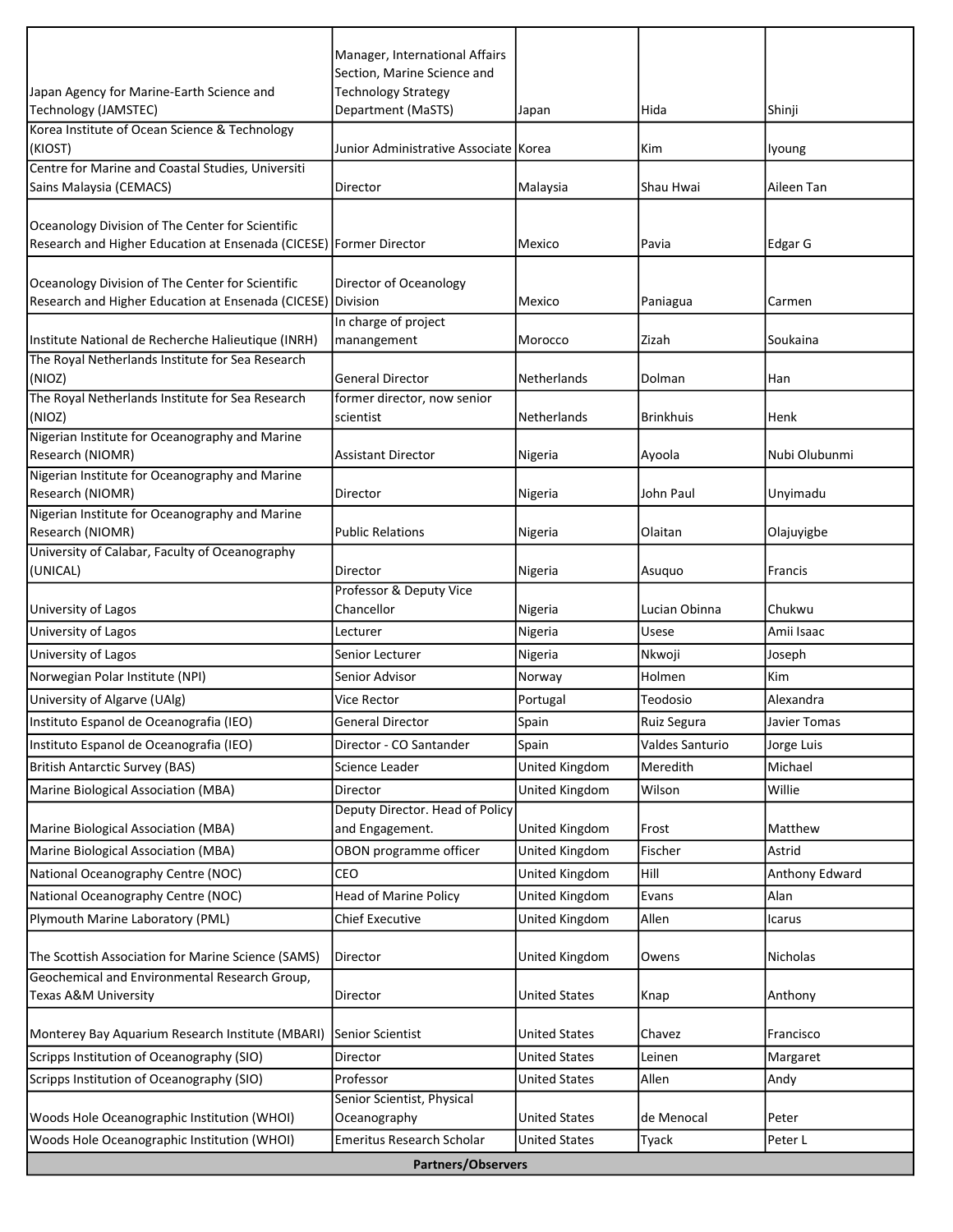| Scientific Committee on Oceanic Research (SCOR)                          | <b>Executive Director</b>                                             | Australia             | Miloslavich   | Patricia       |
|--------------------------------------------------------------------------|-----------------------------------------------------------------------|-----------------------|---------------|----------------|
| EuroGOOS AISBL                                                           | <b>Secretary General</b>                                              | <b>Belgium</b>        | Lips          | Inga           |
| European Marine Board                                                    | Science Officer                                                       | Belgium               | Kellett       | Paula          |
| European Marine Board                                                    | <b>Science Officer</b>                                                | Belgium               | Alexander     | Brittany       |
| UNECO/IOC                                                                | Training Coordinator/OTGA                                             | Belgium               | Delgado       | Claudia        |
| <b>Haida Nation</b>                                                      | Advisor                                                               | Canada                | Jones         | Russ           |
| North Pacific Marine Science Organization                                | <b>Executive Secretary</b>                                            | Canada                | <b>Batten</b> | Sonia          |
| <b>PICES</b>                                                             | <b>Deputy Executive Secretary</b>                                     | Canada                | Chiba         | Sanae          |
| RBR Ltd.                                                                 | <b>Technical Sales &amp; Marketing</b>                                | Canada                | Wang          | Qi             |
| <b>RBR Ltd.</b>                                                          | <b>Technical Manager</b>                                              | Canada                | Fernandez     | Hannah         |
| The Confederacy of Mainland Mi'kmaq                                      | <b>Associate Executive Director</b>                                   | Canada                | Gillis        | Angeline       |
| <b>Tula Foundation</b>                                                   | Director                                                              | Canada                | Peterson      | Eric           |
| University of Waterloo                                                   | <b>CRC</b>                                                            | Canada                | Leonard       | Kelsey         |
| Southern Marine Science and Engineering                                  | Collaboration and                                                     |                       |               |                |
| Guangdong Laboratory (Zhuhai)                                            | <b>Communication Specialist</b>                                       | China                 | Wu            | Hannah         |
| Southern Marine Science and Engineering<br>Guangdong Laboratory (Zhuhai) | administrative specialist from<br>Science Development Dept. of<br>SML | China                 | Yi            | Shengjie       |
| Southern Marine Science and Engineering<br>Guangdong Laboratory (Zhuhai) | associate researcher                                                  | China                 | Zhu           | Xueming        |
| Southern Marine Science and Engineering                                  |                                                                       |                       |               |                |
| Guangdong Laboratory (Zhuhai)                                            | Vice Director                                                         | China                 | Wang          | Hui            |
| Southern Marine Science and Engineering<br>Guangdong Laboratory (Zhuhai) | <b>Senior Scientist</b>                                               | China                 | Yu            | Weidong        |
| Xiamen University                                                        |                                                                       | China                 | Dai           | Minhan         |
|                                                                          |                                                                       |                       |               |                |
| DHI A/S                                                                  | Senior Scientist                                                      | <b>Denmark</b>        | Thomsen       | Frank          |
| <b>EMBRC-ERIC</b>                                                        | <b>Executive Director</b>                                             | France                | Pade          | <b>Nicolas</b> |
| European Marine Biological Resource Centre                               | <b>Science Officer</b>                                                | France                | Santi         | Ioulia         |
| <b>IEEE</b>                                                              | <b>Senior Scientist</b>                                               | France                | Pearlman      | Jay            |
|                                                                          | <b>GEO Blue Planet EU</b><br>coordinator                              |                       | Audrey        |                |
| Mercator Ocean International                                             |                                                                       | France                |               | Hasson         |
| JPI Ocean/OGS                                                            | JPI Oceans Management Board<br>Member/ Senior Scientist               | Italy                 | Camerlenghi   | Angelo         |
| Stazione Zoologica Anton Dohrn                                           | Senior researcher                                                     | Italy                 | Iudicone      | Daniele        |
| Hokkaido University                                                      | Associate Professor                                                   | Japan                 | Yamaguchi     | Atsushi        |
| Portuguese Institute for the Sea and the Atmosphere Senior Scientist     |                                                                       | Portugal              | Piecho-Santos | Miguel         |
| IOC/UNESCO                                                               | Ocean InfoHub Project                                                 | South Africa          | Scott         | Lucy           |
| <b>IGEO Secretariat</b>                                                  | Senior Scientist and Water<br>Coordinator                             | Switzerland           | Cripe         | Douglas        |
| Institute of Marine Engineering, Science &                               | Head of Technical, Policy &                                           |                       |               |                |
| Technology                                                               | Content                                                               | <b>United Kingdom</b> | Stoker        | Daniel         |
| GEO Blue Planet/NOAA/UMD                                                 | Executive Director, GEO Blue<br>Planet                                | <b>United States</b>  | Smail         | Emily          |
| Rockefeller University                                                   | Director, Program for the<br>Human Environment                        | <b>United States</b>  | Ausubel       | Jesse          |
| Smithsonian Institution                                                  | Director, MarineGEO                                                   | <b>United States</b>  | Duffy         | Emmet          |
| The Ocean Foundation                                                     | Program Officer                                                       | <b>United States</b>  | Valauri-Orton | Alexis         |
| University of Hawaii at Manoa                                            | Researcher                                                            | <b>United States</b>  | Howe          | <b>Bruce</b>   |
| Wayuu Indigenous community; University of South                          |                                                                       |                       |               |                |
| Florida                                                                  | <b>PhD Student</b>                                                    | <b>United States</b>  | Baron-Aguilar | Claudia        |
| Interagency Working Group on Ocean Sound and                             |                                                                       |                       |               |                |
| Marine Life                                                              | Co-Chair IWG-OSML                                                     | <b>Unites States</b>  | <b>Becker</b> | Kyle           |
| University of South Florida                                              | Professor                                                             | <b>Unites States</b>  | Muller-Karger | Frank          |